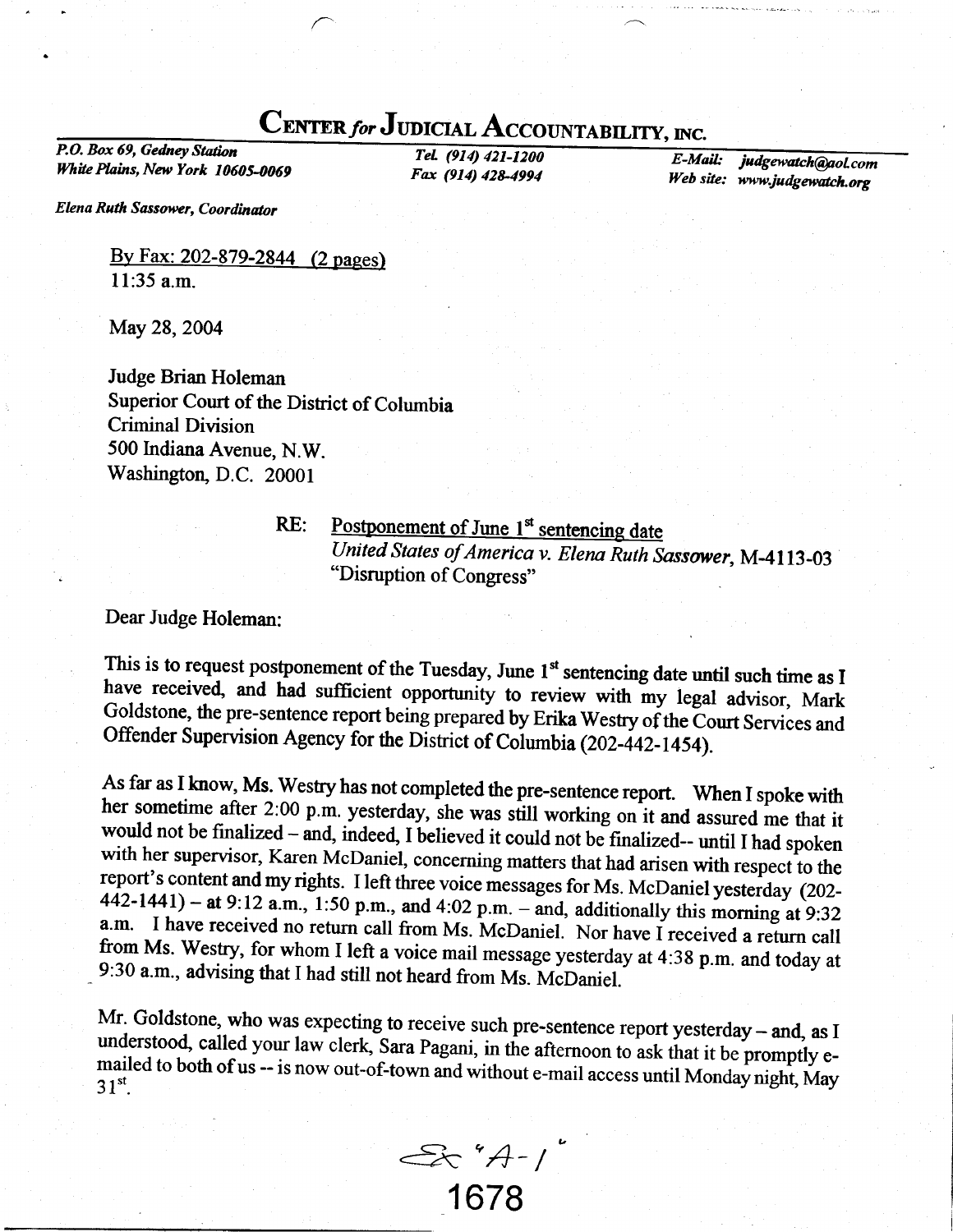## Judge Brian Holman

Page Two

I assume there is a statutory provision or rule affording me  $-$  as well as the prosecution  $$ sufficient opportunity to review the pre-sentence report and to provide written comment and/or other substantiating matter. As Ms. Westry was unable to answer my questions with respect thereto, that was one of the essential items for discussion with Ms. McDaniel.

There is no prejudice in deferring the June  $1<sup>st</sup>$  date of sentencing – and Ms. Pagani indicated, when she called me on May 5<sup>th</sup> to tell me that you had decided to order a pre-sentence report, that the June 1<sup>st</sup> date could be changed, if necessary. Indeed, I was advised by Ms. Westry that the usual time frame for pre-sentence reports is about seven weeks - which is understandable considering the substantial caseload and other responsibilities they handle

Please advise  $-$  including as to the applicable statutory or rule provision  $-$  so that I might be guided accordingly.

Thank you.

ELena Rut Navasoh

ELENA RUTH SASSOWER Defendant Pro Se

cc: Court Services and Offender Supervision Agency for the District of Columbia ATT: Erika Westry, Community Supervision Officer Karen McDaniel, Supervisory Community Supervision Officer Assistant U.S. Attorney Aaron Mendelsohn Mark Goldstone, Esq.

1679